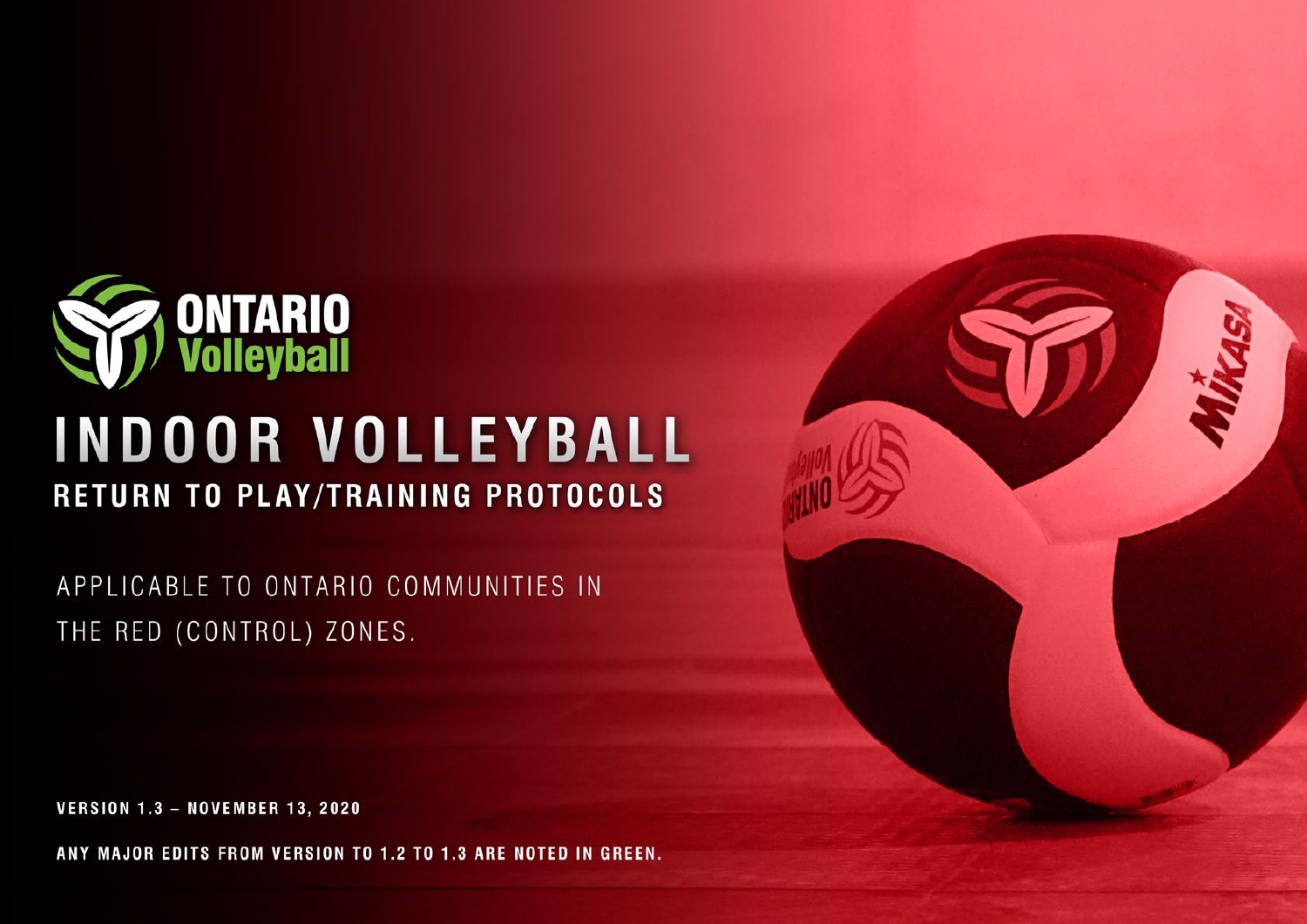## **Ontario Volleyball Association (OVA)**

## **Indoor Volleyball Return to Play Protocols**

#### **Control (Red) Zone: Indoor Volleyball Commencing November 13, 2020 (dates differ per Zone)**

These Return to Play/Training Protocols (Protocols) are OVA's rules and policies intended to enable a safe return to the sport. These Protocols are based on current Ontario statutes and regulations, current public health requirements and directives, and OVA's desire to make our sport safe for all.

These Protocols may be updated at any time; please be sure that you are referring to the most recent Version which will be posted from time to time on Ontario Volleyball's website at [https://www.ontariovolleyball.org/ova-return-to-play.](https://www.ontariovolleyball.org/ova-return-to-play)

These OVA Return to Play Version 1.3 protocols are only applicable to communities in the Red (Control) Zone of the Government of Ontario's Re-opening framework.

### **Framework: Adiusting and Tightening Public Health Measures**



Protocols: **Control**

### **Process of OVA Return to Play Protocols/Activity Approval**

- 1. Alignment with Volleyball Canada's guidelines and Ontario law.
- 2. OVA Protocols vetted by OVA's external legal counsel, OVA's insurance broker and Public Health.
- 3. Approval by OVA's Board of Directors.

**2**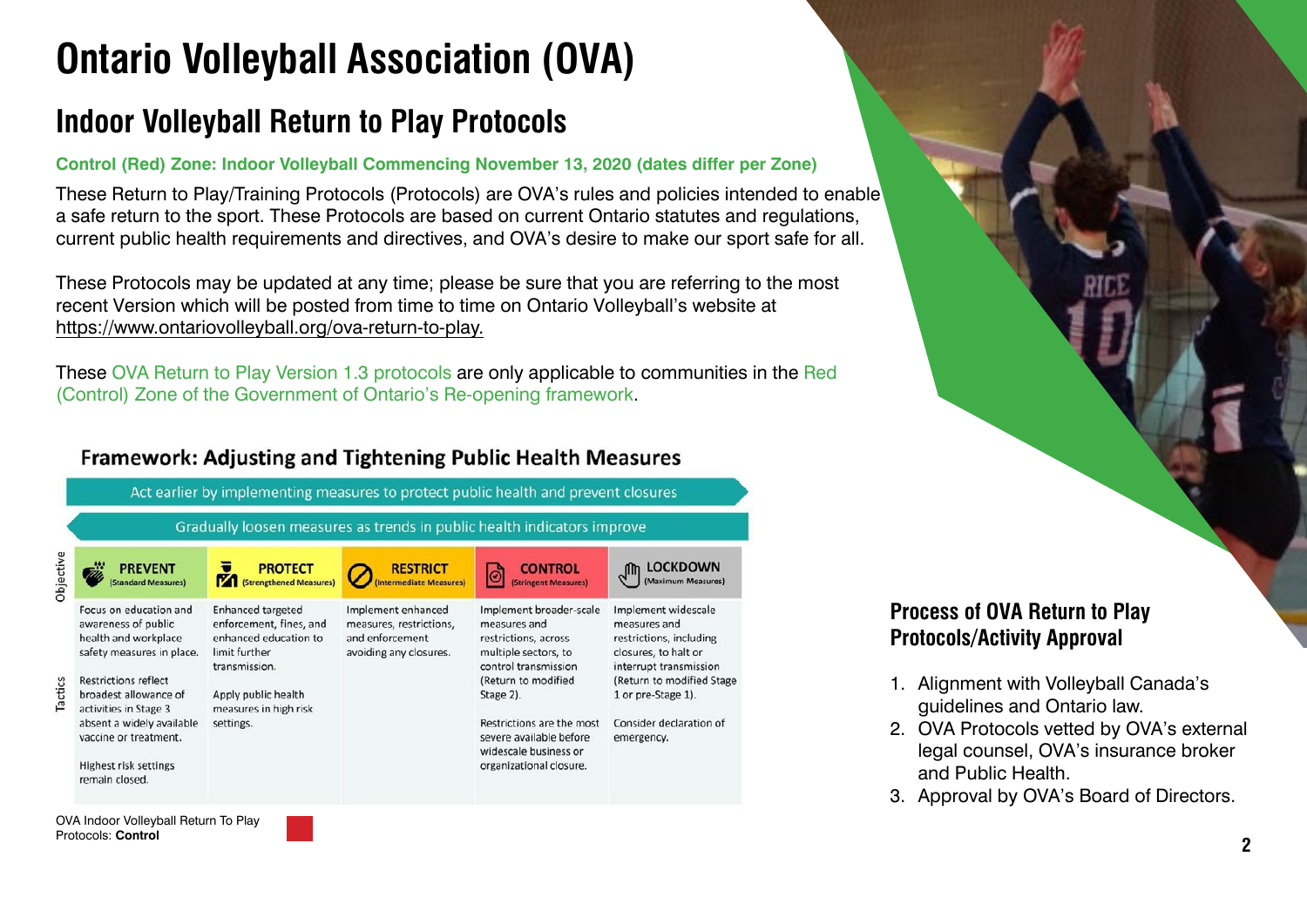## **Key sources of Ontario law**

- Reg. 52/20 regarding Organized Public Events, Certain Gatherings <https://www.ontario.ca/laws/regulation/200052>
- Reg. 263/20 regarding Stage 2 Closures: <https://www.ontario.ca/laws/regulation/200263>
- Reopening Ontario (A Flexible Response to COVID-19) Act, 2020, S.O. 2020, c. 17: <https://www.ontario.ca/laws/statute/20r17>
- O. Reg. 263/20: RULES FOR AREAS IN STAGE 2: <https://www.ontario.ca/laws/regulation/200263>

Currently, parts of Ontario are in various stages of the Progression 1 and 2 and 3 of Volleyball Canada's - "A Safe Return to Volleyball" plan.

Consistent with current provincial law, athletes can train at an indoor facility as long as they are adhering to the following restrictions:

- Gathering size of 10 (maximum)
- Training only (no competition, game play or scrimmages)
- Physical distancing (2 metres) must always be maintained
- Masks must be worn at all times for all participants

Ontario Volleyball would like to thank its members and the volleyball community across the province for your patience and support during these uncertain times.

#### RETURN TO VOLLEYBALL PROGRESSIONS

The return of volleyball will adapt as restrictions and policies change regionally. The following is a likely progression of allowable activities. Mitigation strategies will need to be practiced throughout all stages.

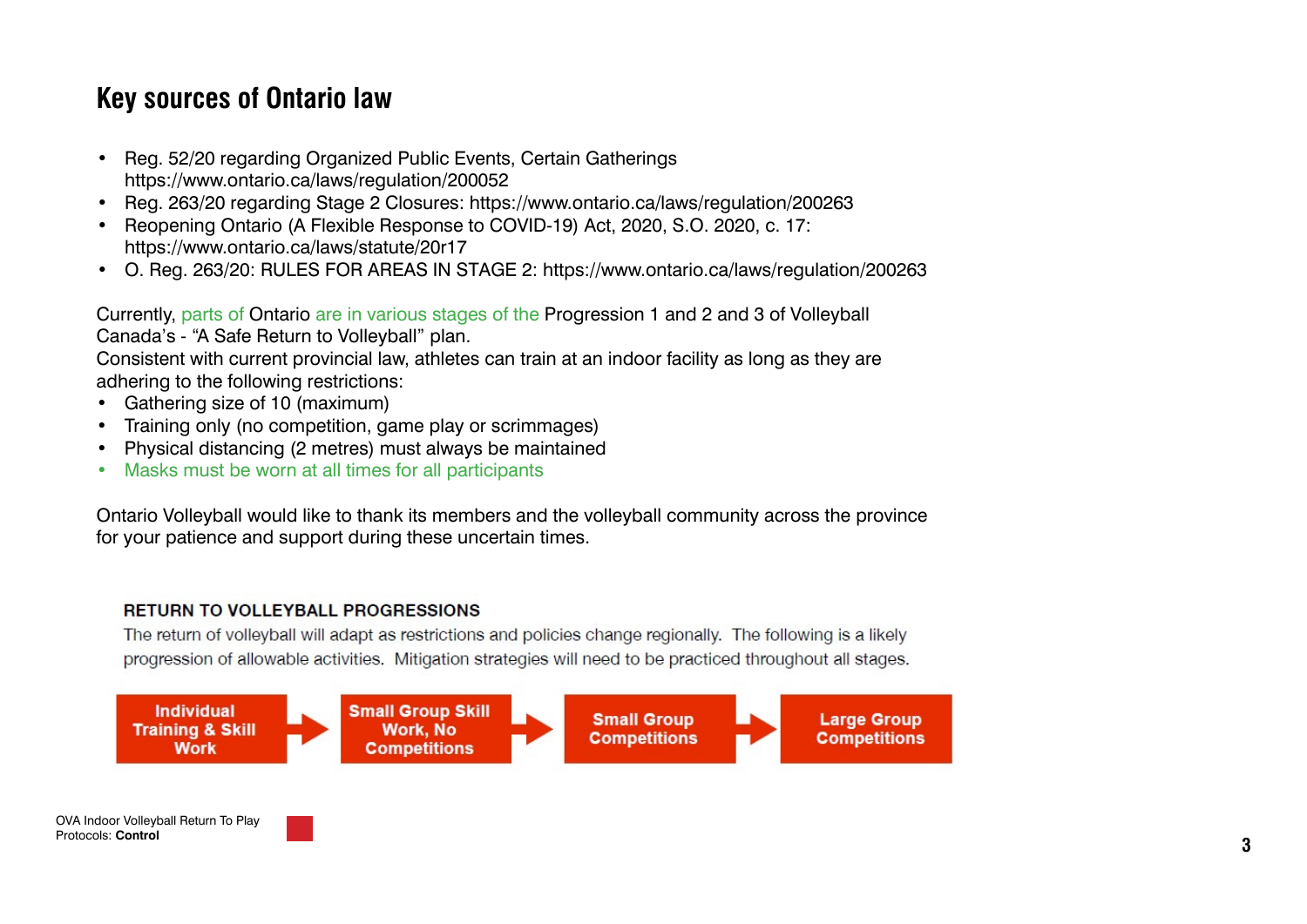## **ASSUMPTION OF RISK**

Without a vaccine or cure for COVID-19 there will always be a risk of contracting the virus when participating in any public activity. OVA does not carry insurance that covers pandemic diseases or contagions including COVID-19. Athletes and their parents are asked to review OVA's "ACKNOWLEDGEMENT, RELEASE, INDEMNITY, AND ASSUMPTION OF RISK REGARDING COVID-19" form thoroughly and complete it online during the registration process in the Membership Registration System (MRS).

In addition, all athletes, parents/guardians and club members should satisfy themselves that the indoor facility they are using is operating in compliance with all applicable laws (which laws may differ depending on where the facility is located). OVA will not review such compliance and takes no responsibility for it.

## **Legal Disclaimer**

The information included in this protocol is current for the time of publishing and is aligned with the current recommendations from provincial, national and international bodies including the World Health Organization (WHO) and Public Health Ontario. However, recommendations may change depending on daily provincial, local and global COVID-19 situation reports; local Public Health Units should also be consulted for up-to-date information.

This protocol and the Appendices are meant to provide general guidelines and educational awareness training and are not an all-encompassing return to play plan for all. This document is to supplement and not replace applicable law and the information provided by public health authorities. Each person should consider this protocol and the Appendices considering their specific situation, local laws, regulations, by-laws and ordinances as well as local health authority orders, directives, guidelines and recommendations. Each person should consult other sources and experts in order to customize their own plans at the community Club level. No legal or medical advice is being provided in this protocol or the Appendices.

The purpose of this protocol and the Appendices is to reduce the risk of liability. This protocol and the Appendices are not a safety program and do not guarantee the safety of staff, participants, parents/guardians, spectators, household members or other third parties. The information and recommendations outlined within this protocol and the Appendices are a base level that Clubs should be using to develop individual plans that evaluate the unique risks that each training environment presents.

Individuals, in consultation with a medical professional, should also assess and evaluate their own personal risks when deciding to take part in volleyball activities during the pandemic.

All of recommendations in these protocols and Appendices are taken from the Government of Ontario's new COVID-19 Framework for Sport and Recreational purposes. All communities within the Prevent (Green) to Restrict (Orange) tiers follow the Ontario Governments Stage 3 protocols and the Control (Red Zone) tier follows the Government Modified Stage 2 protocols.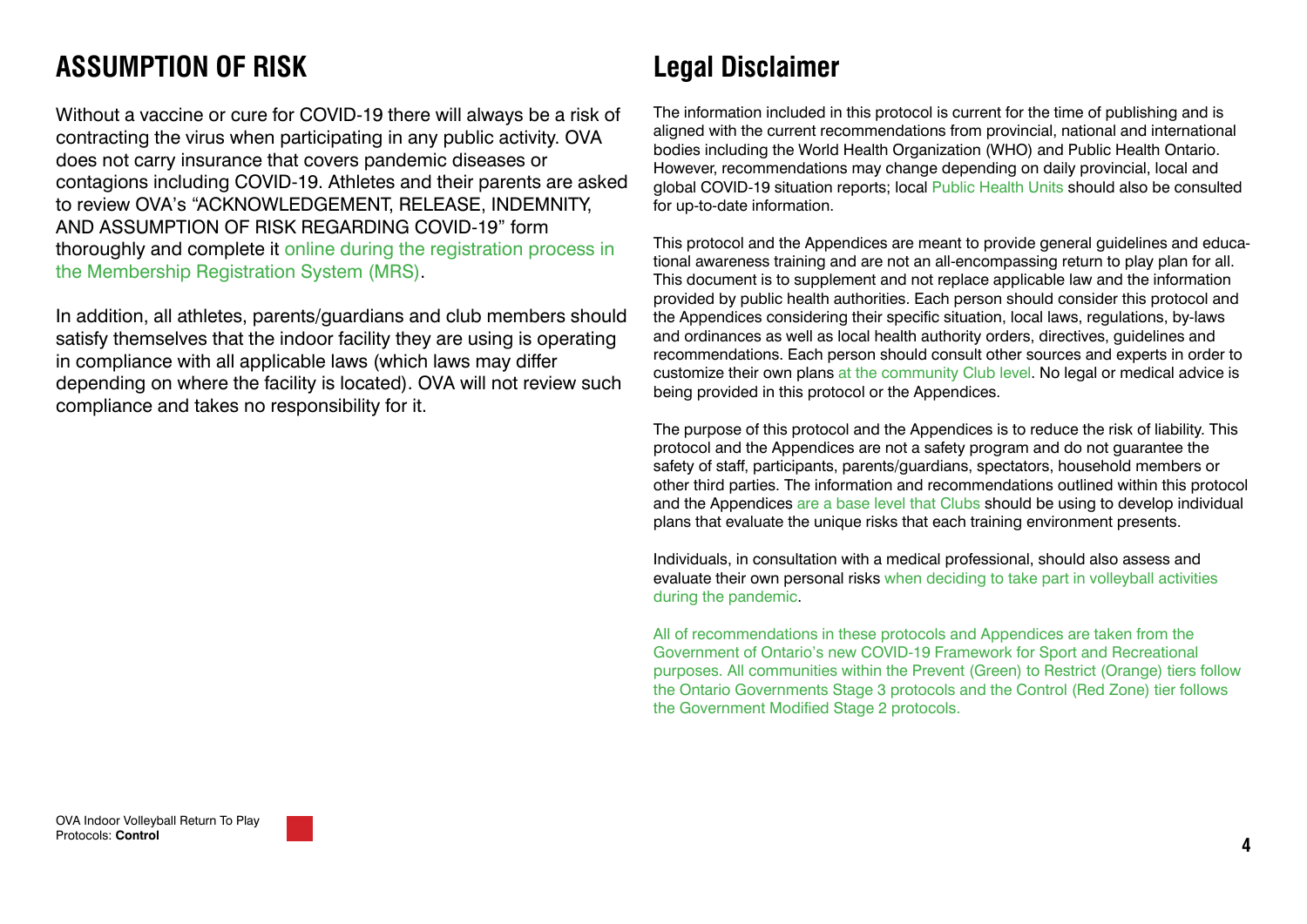|                 | <b>PREVENT</b>                                                                                                                                                                                                                                                                                                                                                                                                                                                                                                                                                                                                                                                                                                                                                                                              | <b>PROTECT</b>                                                                                                                                                                                                                                                                                                                                                                                                                                                                            | <b>RESTRICT</b>                                                                                                                                                                                                                                                                                                                                                                                                                                                                                                        | <b>CONTROL</b>                                                                                                                                                                                                                                                                                                                                                                                                                                                                                                                                            |
|-----------------|-------------------------------------------------------------------------------------------------------------------------------------------------------------------------------------------------------------------------------------------------------------------------------------------------------------------------------------------------------------------------------------------------------------------------------------------------------------------------------------------------------------------------------------------------------------------------------------------------------------------------------------------------------------------------------------------------------------------------------------------------------------------------------------------------------------|-------------------------------------------------------------------------------------------------------------------------------------------------------------------------------------------------------------------------------------------------------------------------------------------------------------------------------------------------------------------------------------------------------------------------------------------------------------------------------------------|------------------------------------------------------------------------------------------------------------------------------------------------------------------------------------------------------------------------------------------------------------------------------------------------------------------------------------------------------------------------------------------------------------------------------------------------------------------------------------------------------------------------|-----------------------------------------------------------------------------------------------------------------------------------------------------------------------------------------------------------------------------------------------------------------------------------------------------------------------------------------------------------------------------------------------------------------------------------------------------------------------------------------------------------------------------------------------------------|
|                 | (Standard Measures)                                                                                                                                                                                                                                                                                                                                                                                                                                                                                                                                                                                                                                                                                                                                                                                         | (Strengthened Measures)                                                                                                                                                                                                                                                                                                                                                                                                                                                                   | Intermediate Measures)                                                                                                                                                                                                                                                                                                                                                                                                                                                                                                 | (Stringent Measures)                                                                                                                                                                                                                                                                                                                                                                                                                                                                                                                                      |
| <b>Measures</b> | • 50 people indoors (classes)<br>• 100 people outdoors (classes)<br>• 50 people indoors (area with<br>weights or exercise equipment)<br>• Spectators allowed (50 indoors and<br>100 outdoors)<br>• Limit of 50 people per room basis if<br>operating in compliance with a<br>plan approved by the Office of the<br>Chief Medical Officer of Health<br>(Guidance for Facilities for Sport<br>and Recreational Fitness Activities<br>During COVID-19)<br>• Team or individual sports must be<br>modified to avoid physical contact;<br>50 people per league<br>Exemption for high performance<br>athletes and parasports<br>• Limit volume of music to<br>conversation level and prevent<br>shouting by both instructors and<br>members of the public<br>• Face coverings required except<br>when exercising. | Measures from previous levels and:<br>Increase spacing between patrons<br>to 3m for areas of a sport or<br>recreational facility where there<br>are weights/weight machines and<br>exercise/fitness classes<br>Recreational programs limited to<br>10 people per room indoors and 25<br>outdoors<br>Require contact information for all<br>patrons and attendance for team<br>sports<br>Require reservation for entry; one<br>reservation for teams<br>Safety plan available upon request | Measures from previous levels and:<br>Maximum 50 people per facility<br>(revoke OCMOH approved plan) in<br>all combined recreational fitness<br>spaces or programs (not pools,<br>rinks at arenas, community centres,<br>and multi-purpose facilities)<br>Require screening of members of<br>the public, including spectators<br>(e.g., questionnaire)<br>Limit duration of stay to 90 minutes<br>except if engaging in sport<br>No spectators permitted<br>(exemption for parent/guardian<br>supervision of children) | Measures from previous levels and:<br>· Gyms and fitness studios permitted<br>to be open:<br>• 10 people indoors (classes)<br>• 25 people outdoors<br>(classes)<br>• 10 people indoors (areas<br>with weights or exercise<br>equipment)<br>All sports and recreational<br>programs in other facilities (arenas<br>and multiplexes) limited to 10<br>people per room indoors and 25<br>outdoors.<br>Team sports must not be practiced<br>or played except for training (no<br>games or scrimmage)<br>No contact permitted for team or<br>individual sports |

## **Measures for Sports and Recreational Fitness**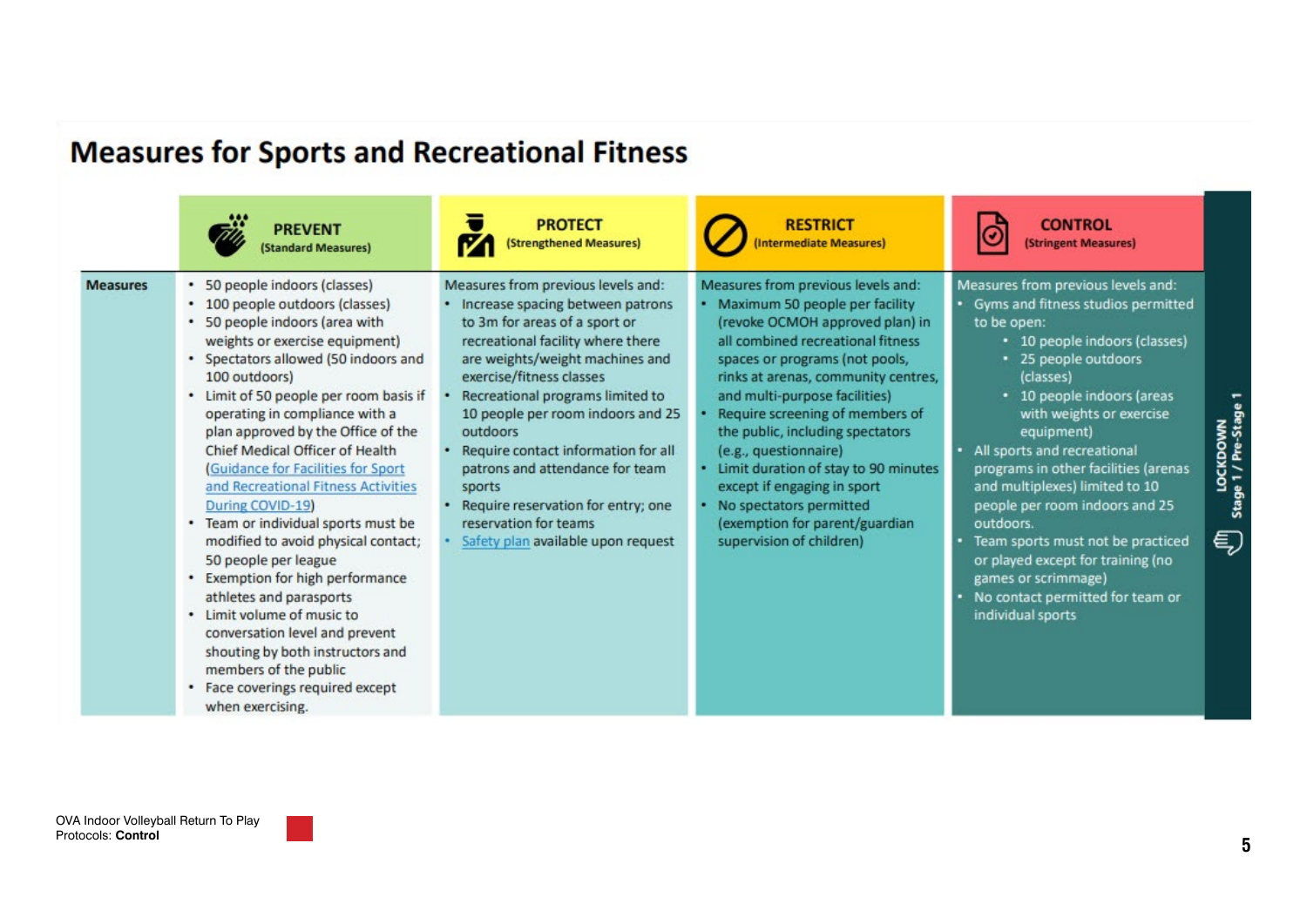## **OPERATIONS**

## **Compliance with Regulations**

All indoor volleyball activities must adhere to all federal, provincial, and municipal laws, regulations, by-laws and orders as they may exist from time to time. This includes but is not limited to compliance with:

- Physical distancing measures
- Health and safety regulations
- Size of permitted gatherings
- Team Sport regulations
- Volleyball Canada rules, policies and procedures
- OVA rules, policies and procedures
- All Safe Sport policies and procedures
- Applicable occupational health and safety requirements

Note: Facilities are operating under provincial laws and guidelines for essential businesses and are always expected to follow those laws and protocols. It is the club/organizer, coach and/or participant's (or if under 18 years old, their parent or guardian) responsibility to ensure that the facility is operating in compliance with all applicable laws (which laws may differ depending on where the facility is located): OVA will not review such compliance and takes no responsibility for it.

## **Club Risk Assessment and Mitigation Checklist Tool**

Each Club and Coach conducting any training and volleyball activities must complete the Club Risk Assessment and Mitigation tool <https://www.ontariovolleyball.org/ova-return-to-play> and is required to:

- Keep their results on file as they may be requested from the PSO, NSO or Public Health Unit.
- Achieve a score defined as "Moderate Risk (low-moderate)" to proceed with activity.

See Appendix B for Sample Club Risk Assessment and Mitigation Tool.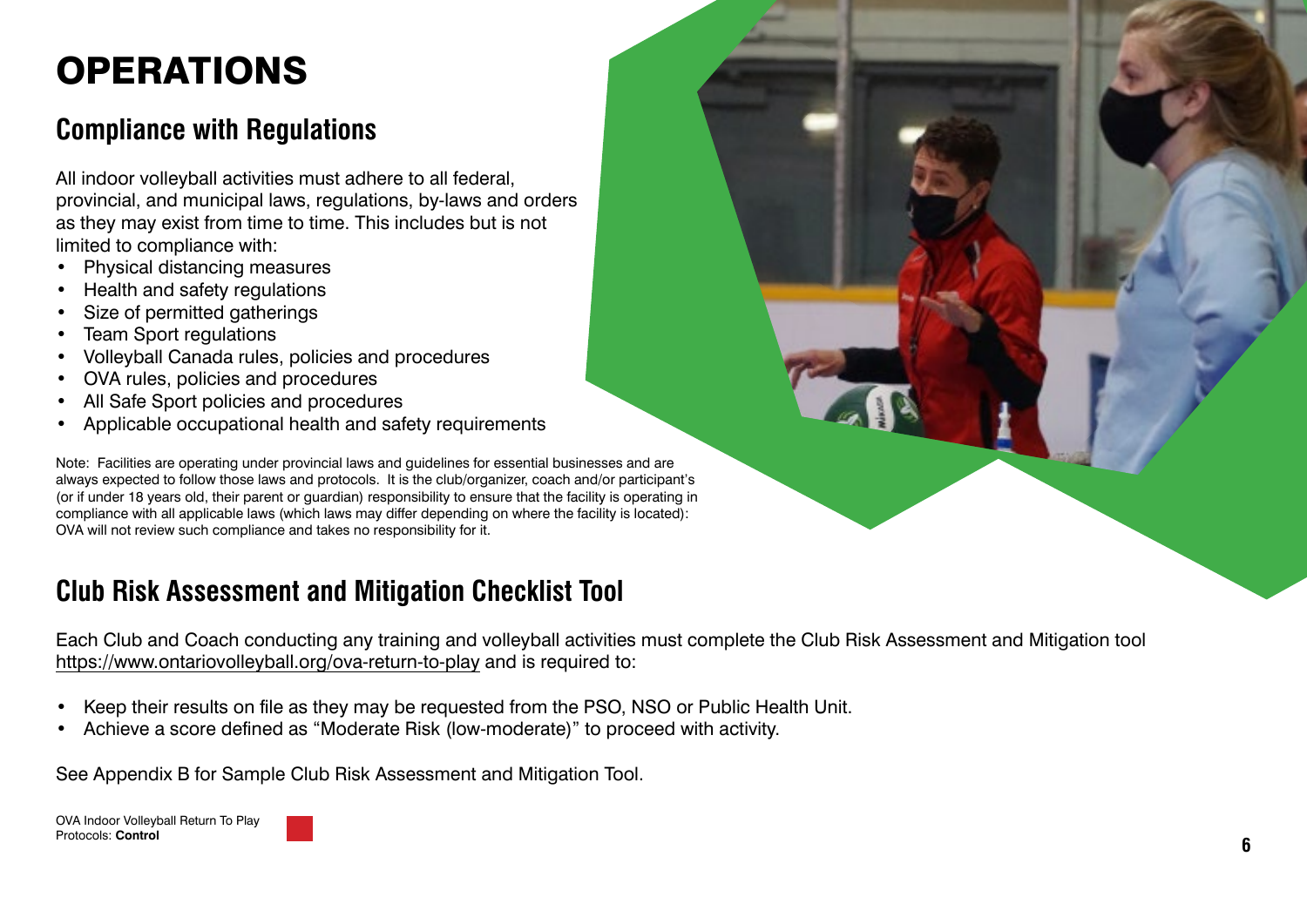## **Compliance with these Protocols**

Each Club, Coach, and Athlete conducting training (whether or not on rented courts) must implement and comply with the current and any updated Version of these Protocols. The OVA Return to Play Acknowledgement Form must be completed and returned to info@ontariovolleyball.org, before any volleyball activity commences. Here is the link to the Form:

https://www.ontariovolleyball.org/ova-return-to-play.

The Acknowledgement, Release, Indemnity, and Assumption of Risk regarding COVID-19 form provided as part of these Protocols must be completed by each participant of indoor volleyball activities (including staff, athletes, coaches and volunteers). This form is signed off by the individual member upon registration with the Ontario Volleyball Association through the Membership Registration System (MRS) and they do not need to be collected by the Club. It is not necessary to submit a hard copy of the document.

See Appendix C for waiver.

Any non-implementation or non-compliance with these Protocols may have serious consequences including, but not limited to a lack of insurance coverage. Club leaders and/or coaches can be held personally liable in the event of a lawsuit. Any organizer/club/coach may remove a participant or spectator from the facility or from participation in the activities, programs or services at any time and for any reason if the organizer believes, in its sole discretion, that the participant is no longer in compliance with any of the standards described in this protocol.

## **COVID-19 Education**

Each Club and/or Coach must ensure that staff, coaches, athletes, parents, members and volunteers receive education on new safety and hygiene protocols within the club as well as Government approved information on ways to limit the spread of COVID-19 including:

- **Respiratory etiquette**
- Hand hygiene
- Physical distancing
- Use of Personal Protective Equipment (e.g. face masks, gloves)

Note: Please see Appendix D for samples of these education tools.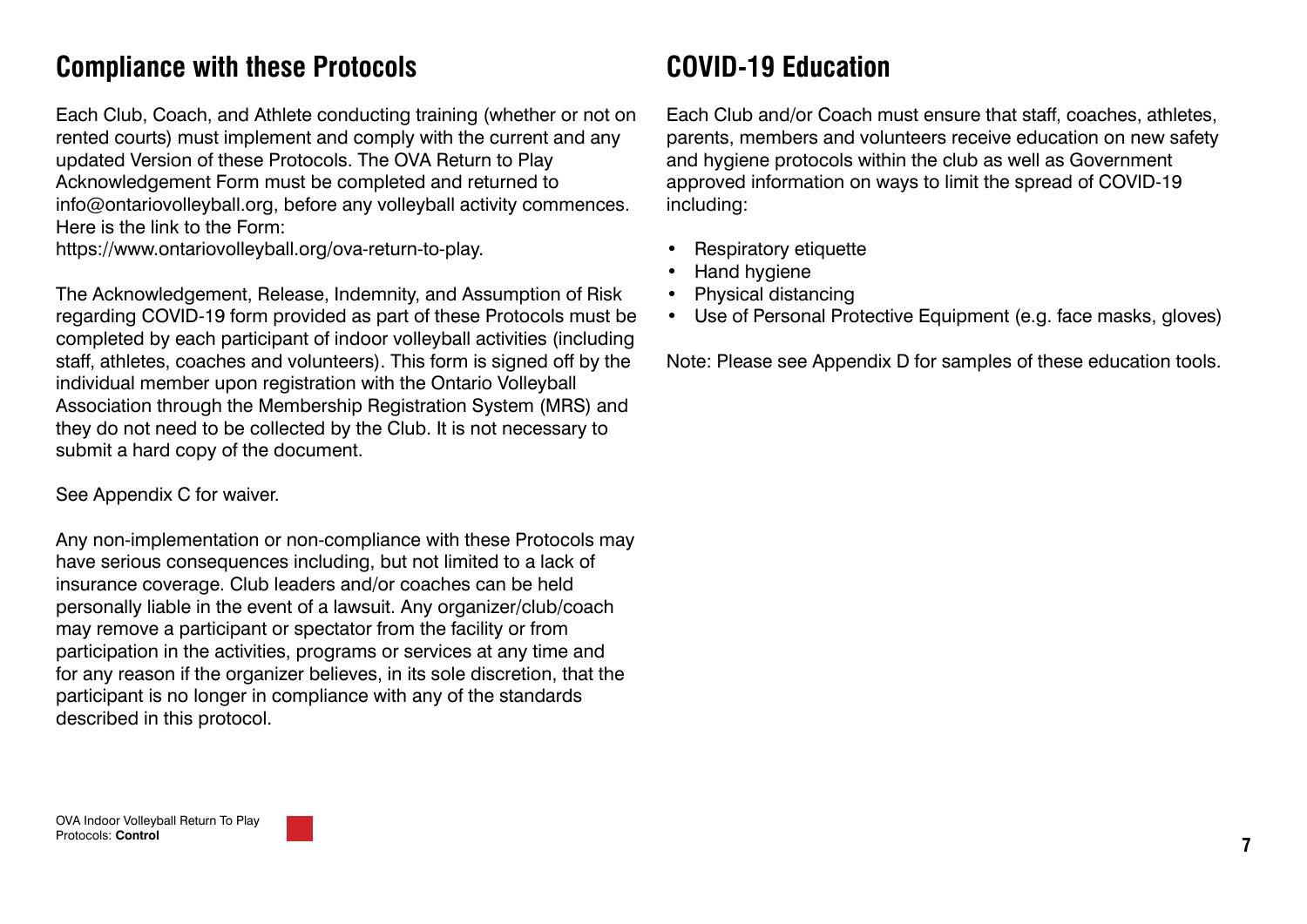## **COVID-19 Response Plan**

Each Club must develop a COVID-19 Response Plan which must include the following provisions:

- 1. Designating groups of individuals to oversee the implementation of health and safety guidelines.
- 2. Establishing a protocol to address situations where individuals become unwell or show signs of COVID-19 symptoms during indoor volleyball activities, including but not limited to:
- developing and making all staff aware of the procedure for athletes/ staff to clearly identify whom to contact, and how to do so, if they or other participants feel unwell or show symptoms of COVID-19.
- designating an isolation area to place individuals that start to feel unwell or show symptoms of COVID-19 and provide a list of phone numbers of who to notify if this happens.
- developing a transportation protocol for individuals exhibiting symptoms of COVID-19.
- developing protocols regarding whom club staff/coach should contact to report suspected cases and request testing and epidemiological investigations.
- determining who the contact person will be to communicate with the local Public Health Unit (PHU) to ask for direction on next steps for any COVID-19 situation within the club.
- 3. Establishing a protocol for individuals to report to Club and external stakeholders (i.e. OVA, facility management) if they have developed, or been exposed to someone with COVID-19 symptoms.
- 4. Establishing a protocol for the club to inform staff, coaches, athletes, parents, members and volunteers if there has been an exposure to COVID-19 within the club or training group.

- 5. Establishing procedures to modify, restrict, postpone or cancel training sessions or other activities based on the evolving COVID-19 pandemic
- 6. Establishing a communication plan to keep staff, coaches, athletes, parents, members and volunteers informed during Return to Play phases.
- 7. Establishing a protocol for staff, coaches, athletes, parents, members and volunteers after a COVID-19 diagnosis.

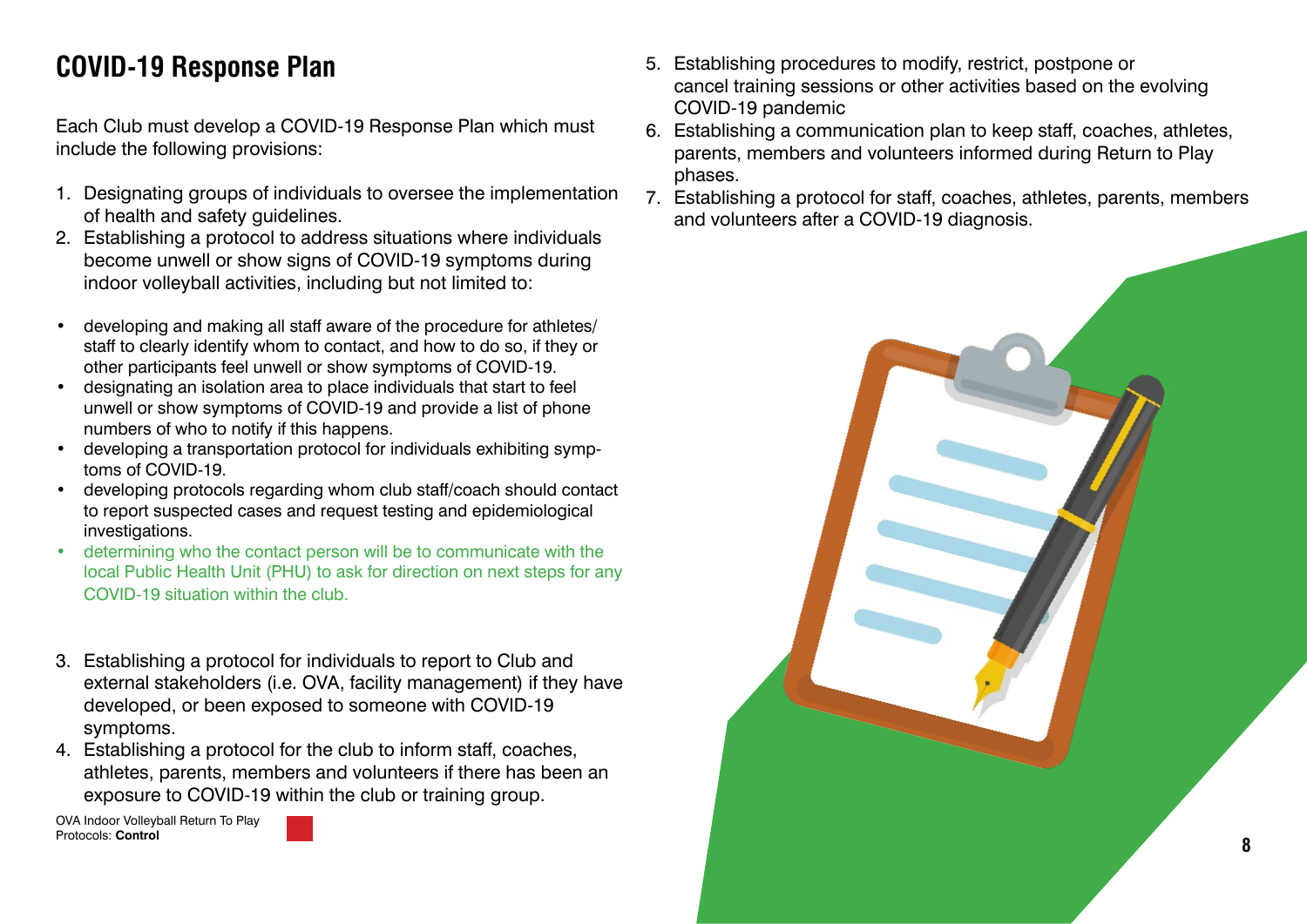## **Club Offices**

All club administrative activities should be conducted on-line and virtually whenever possible.

## **Scheduling**

Scheduling of training session should be done on-line. Schedules must ensure staggered time between each session to allow for requisite cleaning and sanitizing of equipment/facility between different user groups.

## **Multiple Facilities**

Coaching and training at multiple locations is strongly discouraged. Clubs may ask athletes or coaches to inform them if they are attending training sessions in multiple locations. Individuals should consider the following:

- Use new face mask at each location.
- Manage schedules to avoid entering different facilities on the same day .
- Ensure coach has Session Participation and Health Screening Tracking Template and Daily Health Screening Questionnaire for each facility visited in the same day.
- Teams from Red (Control) zones can train in facilities in Green (Prevent) to Orange (Restrict) zones.

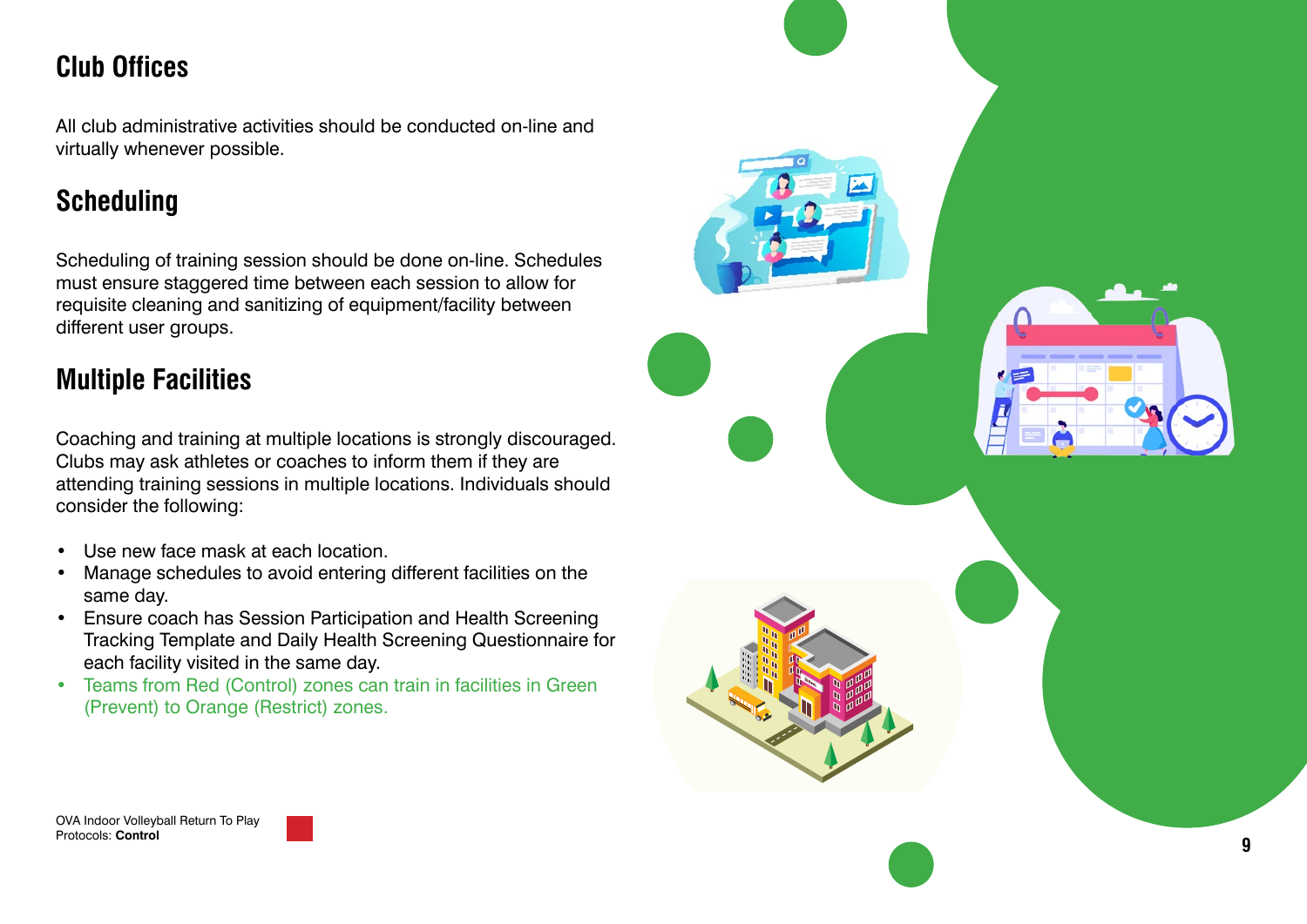## **Facility Coordination**

Each club/coach must coordinate with the relevant facility to ensure compliance with these Protocols. This includes at minimum:



Implementing effective measures to manage the flow of traffic in and out of the training area.



Ensuring that any person who enters or uses the training area maintains a physical distance of at least 2m from any other person when off the court.



Scheduling and implementing cleaning between each training group.



Wiping down / sanitizing high touch areas such as entry / exit doors, etc.



Any equipment that is rented to, provided to or provided for the use of users of the facility must be cleaned and disinfected between each use or, where used in a game or practice, at the end of play, such as at the completion of a game or practice.

Activities must not be practised or played within the facility if they require the use of fixed structures that cannot be cleaned and disinfected between each use or, where used in a game or practice, at the end of play.



Ensuring closure of dressing rooms, locker rooms, change rooms, showers and clubhouses in the facility, except to the extent they provide access to a washroom or a portion of the facility that is used to provide first aid.



Ensuring that team sports or other sports or games that are likely to result in individuals deliberately physically contacting each other are not practiced or played within the facility.



Facilitating compliance by the facility operator with the advice, recommendations and instructions of public health officials, including any advice, recommendations or instructions on physical distancing, cleaning or disinfecting.



The facility is responsible for creating and sharing a safety plan with the Club which describes the measures and procedures which has been implemented or will be implemented in the venue to reduce the transmission risk of COVID-19. The safety plan shall describe how the requirements of the government regulations will be implemented in their venue including screening, physical distancing, masks or face coverings, cleaning and disinfecting of surfaces and objects, and the wearing of personal protective equipment.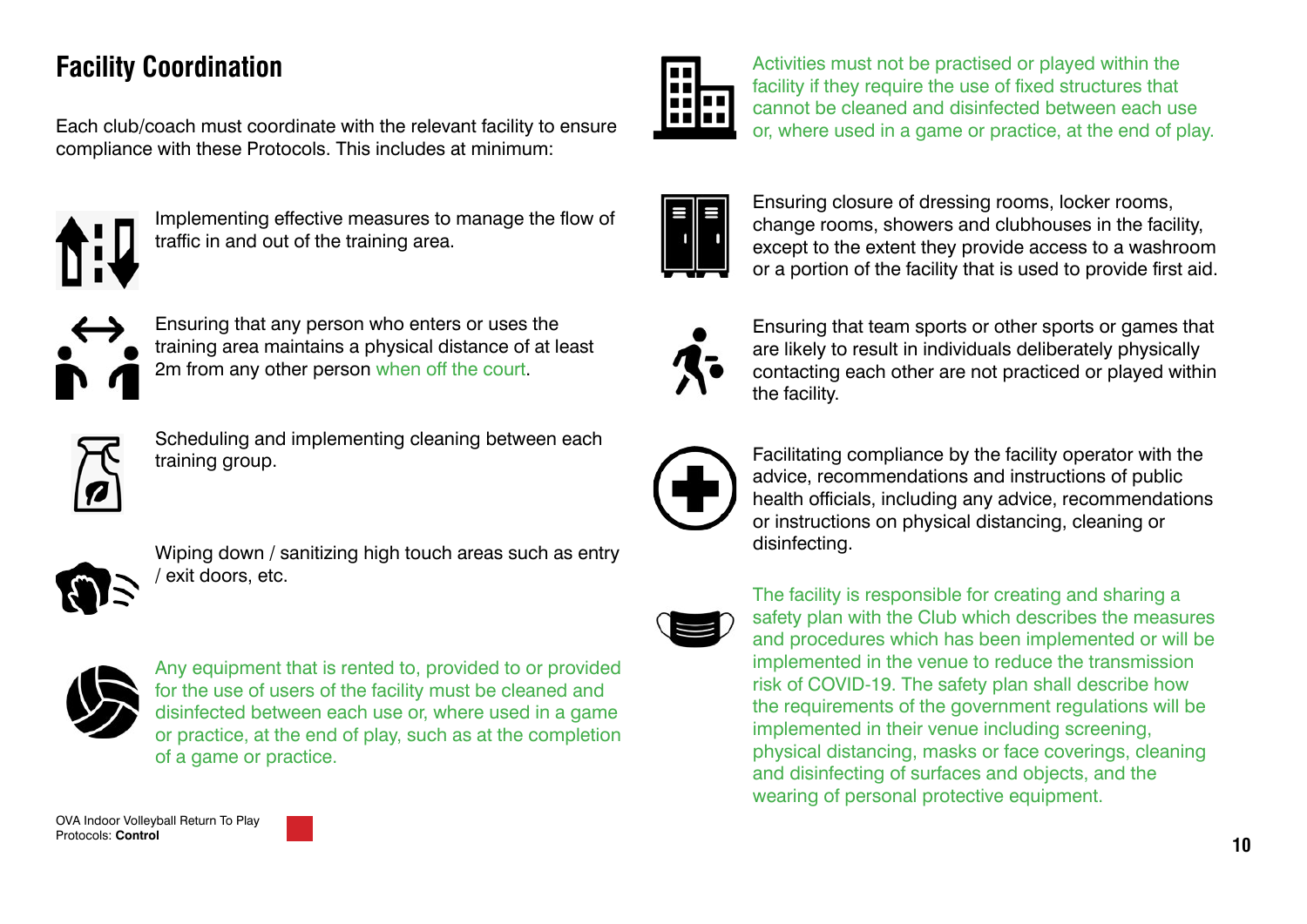## **Facility Coordination (continued) Self-Screening Measures**

See Appendix J - Back to Operations – Questions for Facilities.



No spectators are permitted to be in the facility. However, a person under the age of 18 years who is engaged in activities in the facility may be accompanied by one parent or guardian. Please confirm with your facility if the spectators and/or coaches are included in the total size gathering limitations for each facility.



The person responsible for the facility must:

- 1. Record the name and contact information of every member of the public who enters an indoor area of the facility;
- 2. Maintain the records for a period of at least one month, and
- 3. Only disclose the records to a medical officer of health or an inspector under the Health Protection and Promotion Act on request for a purpose specified in section 2 of that Act or as otherwise required by law.



No member of the public may enter the facility unless they have made a reservation to do so. In the case of members of the public participating in a team sport, only one reservation per team is required.



No member of the public may be in the facility for longer than 90 minutes at a time unless the member of the public is engaged in a sport. This includes spectators (parents/guardians) for minors.



Music must not be played in the facility at a decibel level that exceeds the level at which normal conversation is possible.

All individuals taking part in any indoor volleyball activities must selfscreen in accordance with current public heath guidelines before each training session. Individuals must not attend any training sessions or club activities if they:

- Exhibit any COVID-19 symptoms, such as a fever, cough, difficulty breathing, or other symptoms identified by health experts.
- Have been in close physical contact with someone with COVID-19 in the past 14 days and have been told to self-isolate by a Public Health Unit and/or have been told to obtain a screening test.
- Have returned from travel outside of Canada in the last 14 days (This does not include essential workers who cross the Canada/ US border regularly).
- In the last 14 days, have been in close physical contact with someone who returned from outside of Canada in the last 2 weeks and is not an essential worker with exemption from mandatory quarantine and do not have approval from your local public health unit to return to volleyball activities.
- Are considered a vulnerable or at-risk individual (individuals over 70 years, weakened immune system or medical conditions such as heart disease, lung disease, cancer etc.).
- In the last 14 days, have received a COVID Alert exposure notification on your cell phone and have been told to self-isolate or obtain a COVID screening test.
- Have had a doctor, health care provider, or public health unit told them/you that they should currently be isolating (staying at home)

See Appendix F for the full Daily Health Screening Questionnaire.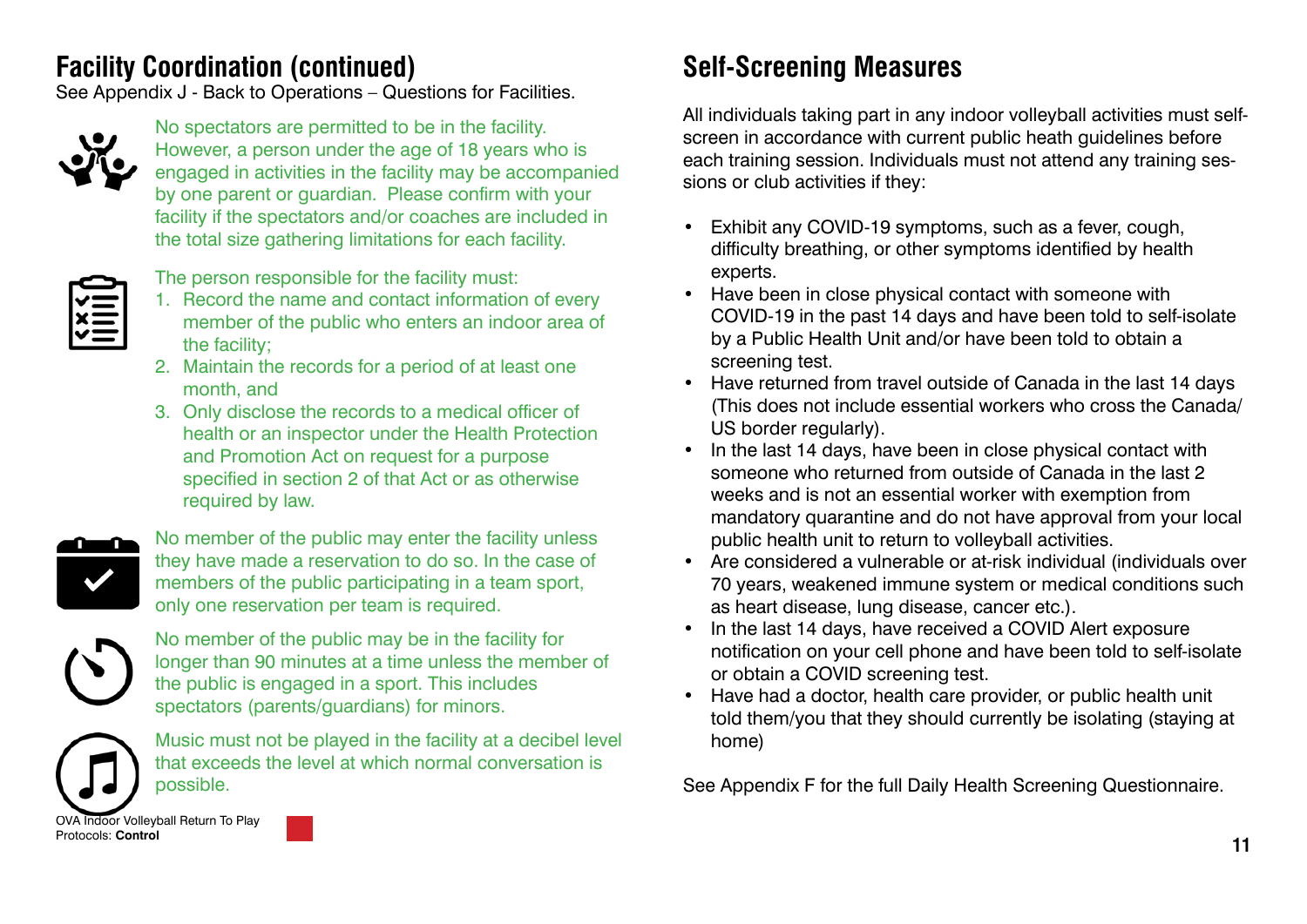## **Health Screening of Individuals**

Conduct a screening protocol whereby individuals are screened on-site daily before participation in any club or volleyball activities. This screening may be conducted verbally or submitted prior to the Club or OVA activity via an online format which is verbally checked at check in. See Appendix F. When training is taking place on courts in a non-club setting, the coach is responsible for ensuring this screening is taking place.

## **Tracking of Participants in Club and Training Groups**

Track all athlete / coach / volunteer participation in club or volleyball activities daily. Participant tracking information must be recorded and kept on file to assist with contact tracing in the event of any positive COVID-19 cases within the club or training group. When indoor volleyball activities are taking place on any courts even outside of a club setting, the coach is responsible for ensuring this logging and tracking is taking place.

See Appendix G for Participant Tracking Form.





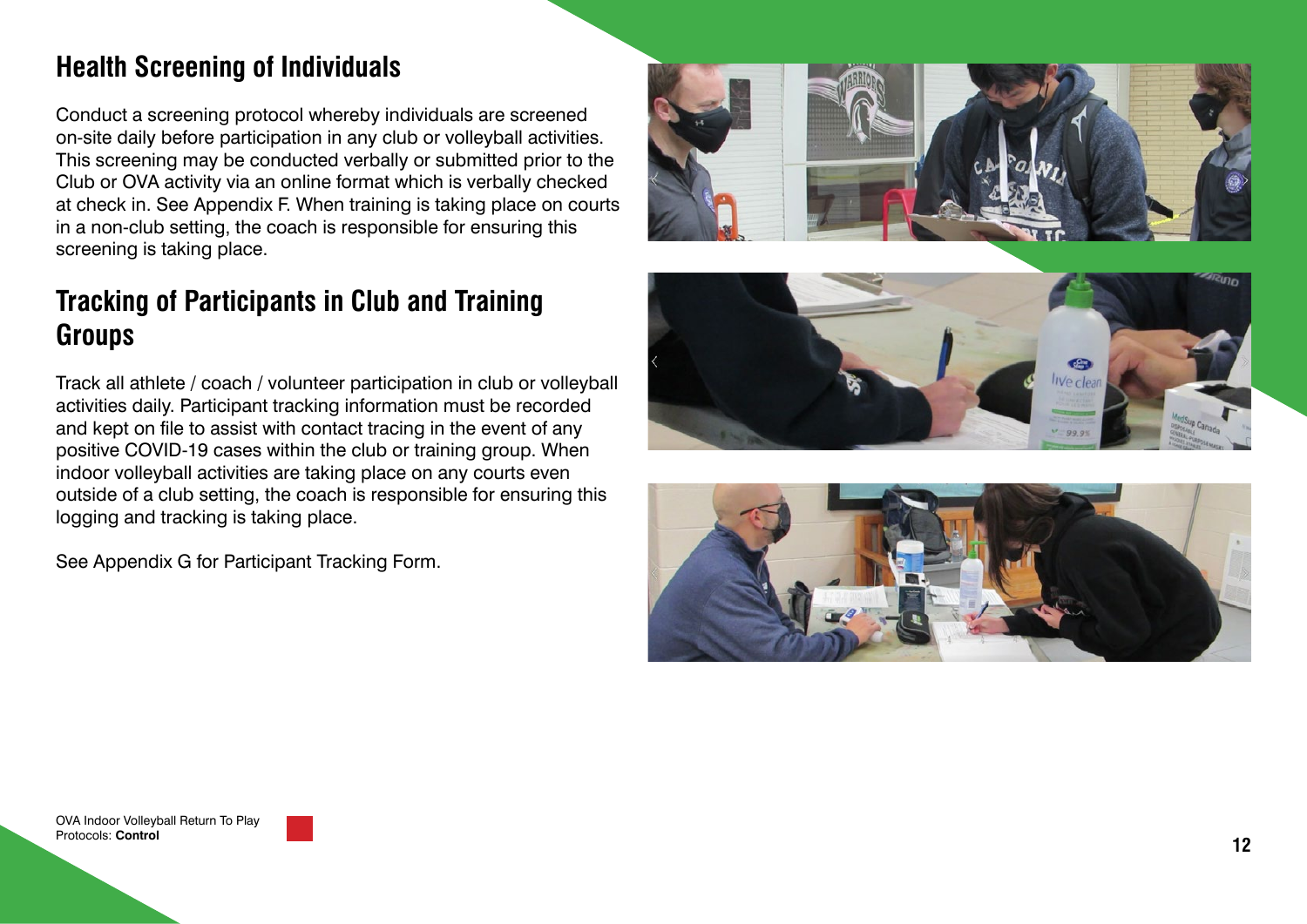## PROGRAMMING

Clubs and volleyball groups shall limit programs as follows:

#### **Red (Control) Zones**

#### **Indoor Team Sports -Training and Game Play**

- Training groups only. See recommended training drills in Appendix H.
- Scrimmages, game play and competition are not allowed.
- Must maintain physical distancing of 2m at all times including on court.
- Frequent breaks must be taken for participants to clean and sanitize their hands, guideline every 30 minutes. **• The OVA mandates a maximum of 10 participants per**
- **court in Control (Red) zones, as per Ontario regulations. To consider how many athletes are allowed per side for drills, remember athletes must be able to always maintain physical distancing in the Red zone this will guide how many athletes you have on one side of the court.**
- **• In the cases where Public Health authorities and facilities are exempt from the government gathering size and have approval for more than 10 participants per room indoors in a Red (Control) zone, the OVA mandates a maximum of 7 athletes per side and 14 active players per court.**
- Applies to competitive and recreational volleyball activities/ training.
- It is recommended that training sessions are no longer **than 90 minutes of active court time**.
- Athletes must wear a mask at all times, including during training, game play and off court activity.

OVA Indoor Volleyball Return To Play Protocols: **Control**



Note: Facility rules and protocols may have further restrictions and requirements that must be adhered to. Please confirm with your facility prior to practicing what rules are in place.

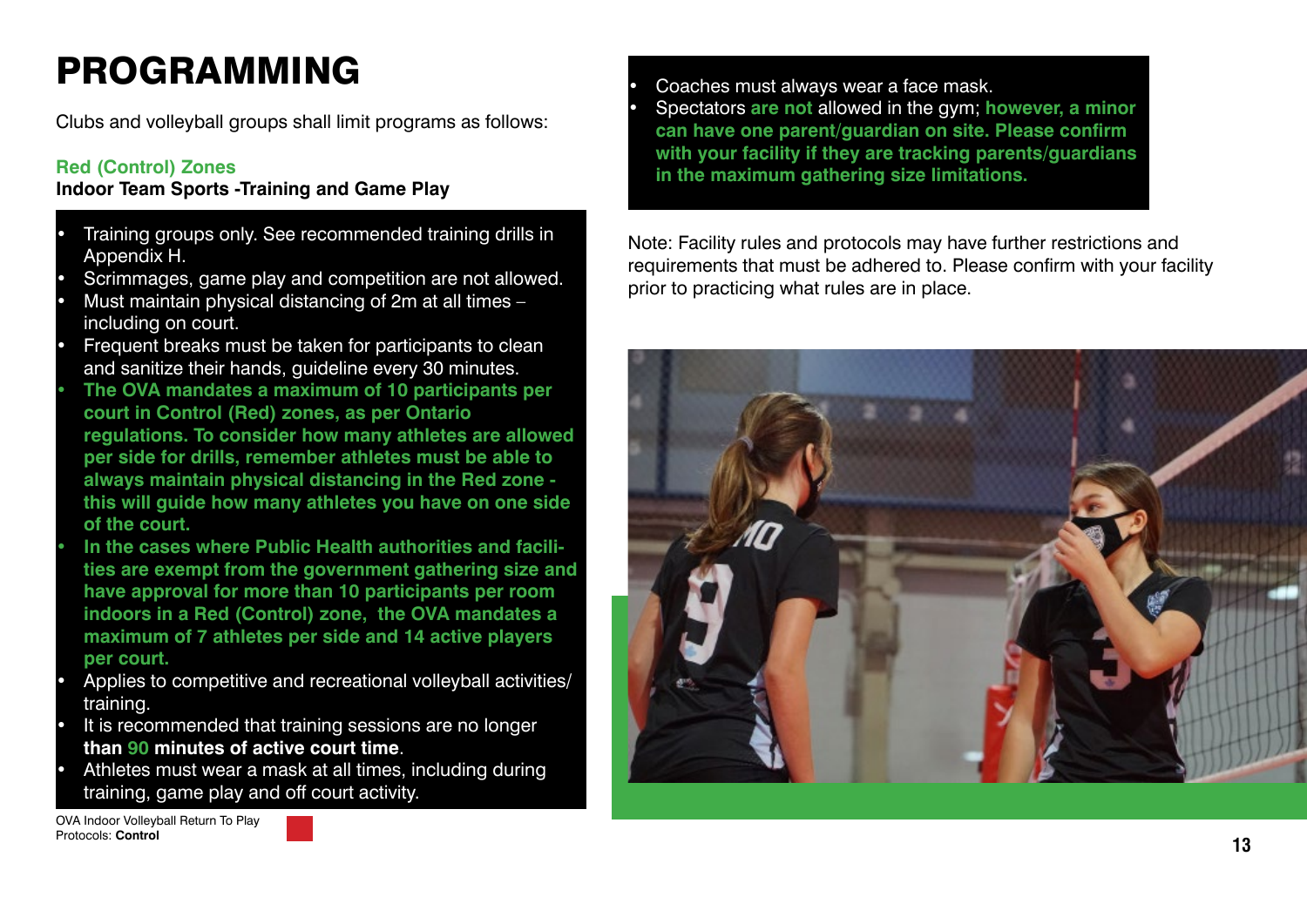## **Limitations on Size of Groups**

All training sessions must follow provincial and local public health as well as facility/permit guidelines with respect to the size of gatherings.

Red (Control) Zone Communities: Follow current Ontario Provincial guidelines regarding gathering restrictions. Currently, no more than 10 people are permitted in a gathering.

**Note:** Subject to facility/permit guidelines, the club/coach/organizer cannot gather more than a total of 10 people for training including coaches, staff, and participants. In the cases where Public Health authorities and facilities are exempt from the government gathering size and have the approval for more than 10 participants per room indoors in a Red (Control) zone, please ensure that you have the approved size limitations included in your facility rental contract to mitigate any risk for the club.

The OVA will communicate in subsequent Versions of these Protocols updated information as it becomes available from the Government.



## **Shared Equipment and Volleyball Cleaning Guidelines**

Volleyballs must be cleaned between each game or training session group and at minimum each hour.

- Volleyballs should be assigned to each group and not shared with other groups. If a ball from another court comes over, participants should use their feet to kick it back.
- Allow transition time for groups to move in and out and for volleyballs/equipment to be cleaned and disinfected.

See Appendix I for Mikasa recommended cleaning protocols.

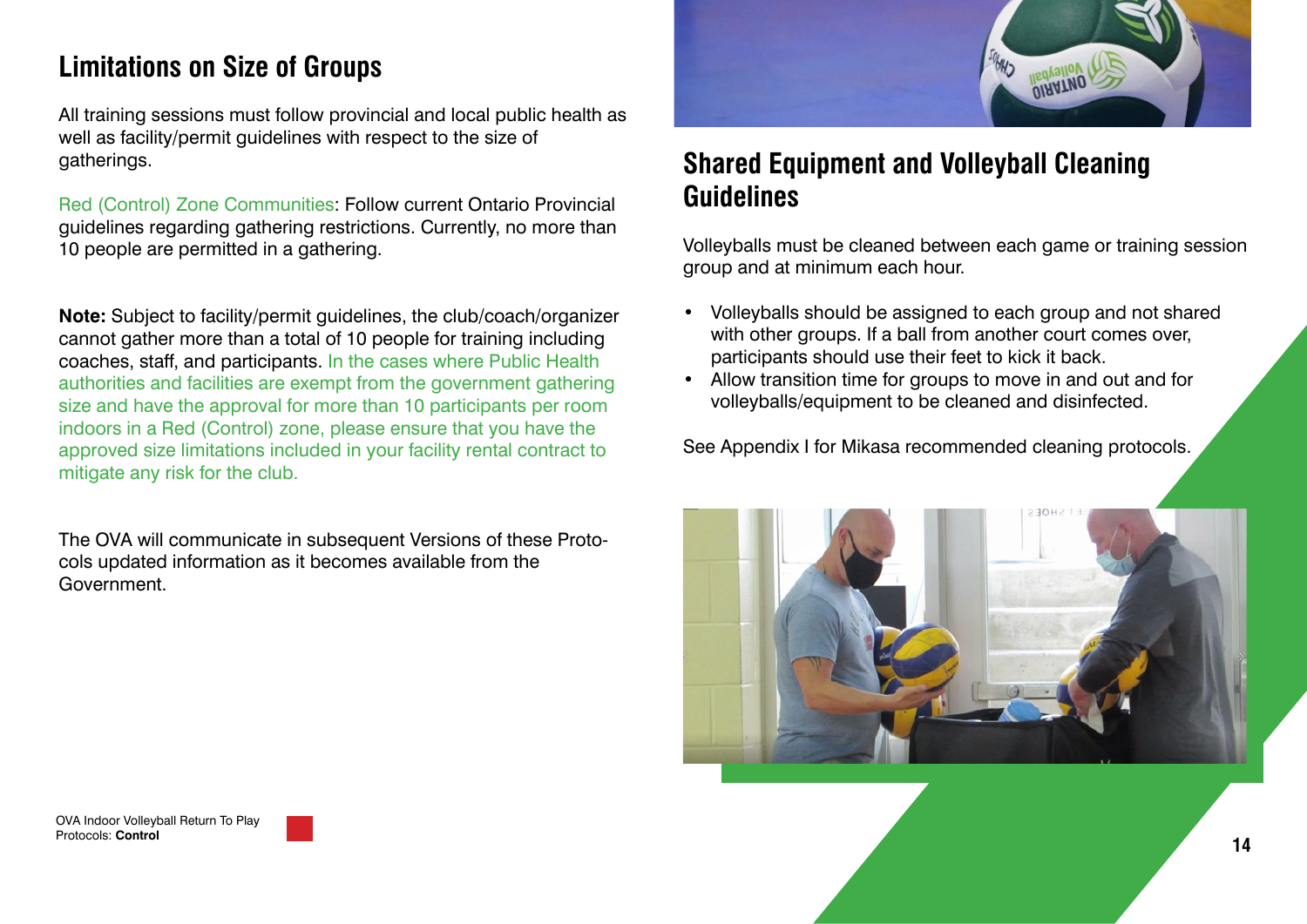## **Physical Distancing**

Athletes should follow the guidelines below in resuming training:

#### Red (Control) Zone Communities:

- Athletes are not permitted to contact each other on the court.
- Athletes must respect physical distancing guidelines within all parts of the site/facility by staying at least 2m apart at all times.
- All warm-ups, on-court and off-court training should comply with current physical distancing requirements.
- Utilize visual cues (i.e. placing pylons, skipping ropes) to remind participants of 2m spacing.
- The OVA mandates a maximum of 10 participants per court in Control (Red) zones, as per Ontario regulations. To consider how many athletes are allowed per side for drills, remember athletes must be able to always maintain physical distancing in the Red zone - this will guide how many athletes you have on one side of the court.
- In the cases where Public Health authorities and facilities are exempt from the government gathering size and have approval for more than 10 participants per room indoors in a Red (Control) zone, the OVA mandates a maximum of 7 athletes per side and 14 active players per court.
- Ensure ample space between each court to respect physical distancing and to keep volleyballs from co-mingling with other training groups (e.g. set up nets on every other court).
- Establish volleyball specific physical distancing protocol including the elimination of handshakes, high fives, huddles and participants switching sides.

# OFF COURT ACTIVITIES

## **Facility Access and Traffic Flow**

Individuals shall follow facility guidelines by using designated entry and exit doors in the facility and any guidelines to manage the flow of people within the facility.

Ensure all participants leave the courts and venue immediately after the last match or training session.

Abide by all facility rules in addition to the Organizer/Club protocols.

## **Spectators**

No spectators are permitted at the site/facility, other than up to one accompanying parent, guardian or other adult for each athlete under the age of 18. Anyone accompanying such an athlete is expected to follow facility guidelines with respect to physical distancing, must remain at least 2m apart, is encouraged must wear a face mask and must not be on the court at any time.

Please note: some facilities may not allow spectators, even for minors to be on site. Please confirm with your facility if they include parents/ guardian spectators in their maximum gathering size limitation. All facility/site rules must be followed.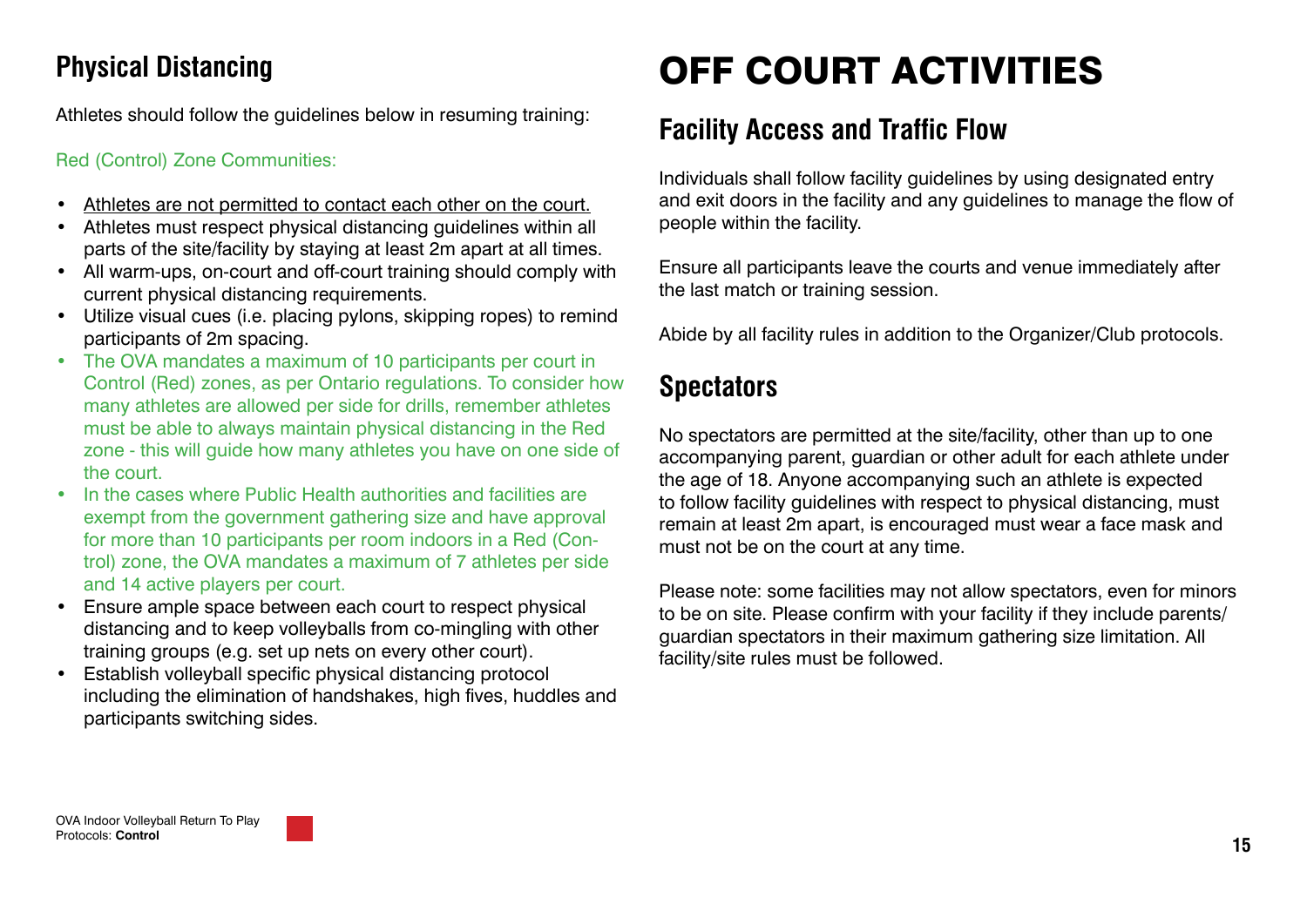#### OVA Indoor Volleyball Return To Play Protocols: **Control**

Individuals should wash / sanitize hands upon entry to site/facility or training area and at completion of training. All athletes and coaches must carry disinfectant wipes, hand sanitizer and/or pump soap in their equipment bags.

All participants must have closed containers (e.g. Ziploc bags) to allow for the safe disposal or storing of all hygienic materials (Kleenex, towels, etc.).

Individuals must follow the appropriate personal hygiene guidelines as recommended by public health agencies.

Discourage hand slapping, high fiving, and any other practices that do not adhere to physical distancing requirements.

## **Warm-Up/Cool-Down**

**Personal Hygiene**

Warm-ups and cool downs completed off-court must respect physical distancing protocols and all participants must remain at least 2m apart.

### **Personal Protective Equipment**

All Individuals must wear a non-medical face mask/covering when at a site/facility. This includes athletes during practice (on and off court).

## **Locker/Change Rooms**

Athletes must arrive at the site/facility in their training clothes. Based on government regulations, dressing rooms, locker rooms, change rooms, showers and clubhouses at the site/facility should not be used except to the extent they provide access to a washroom or a portion of the site/ facility that is used to provide first aid.



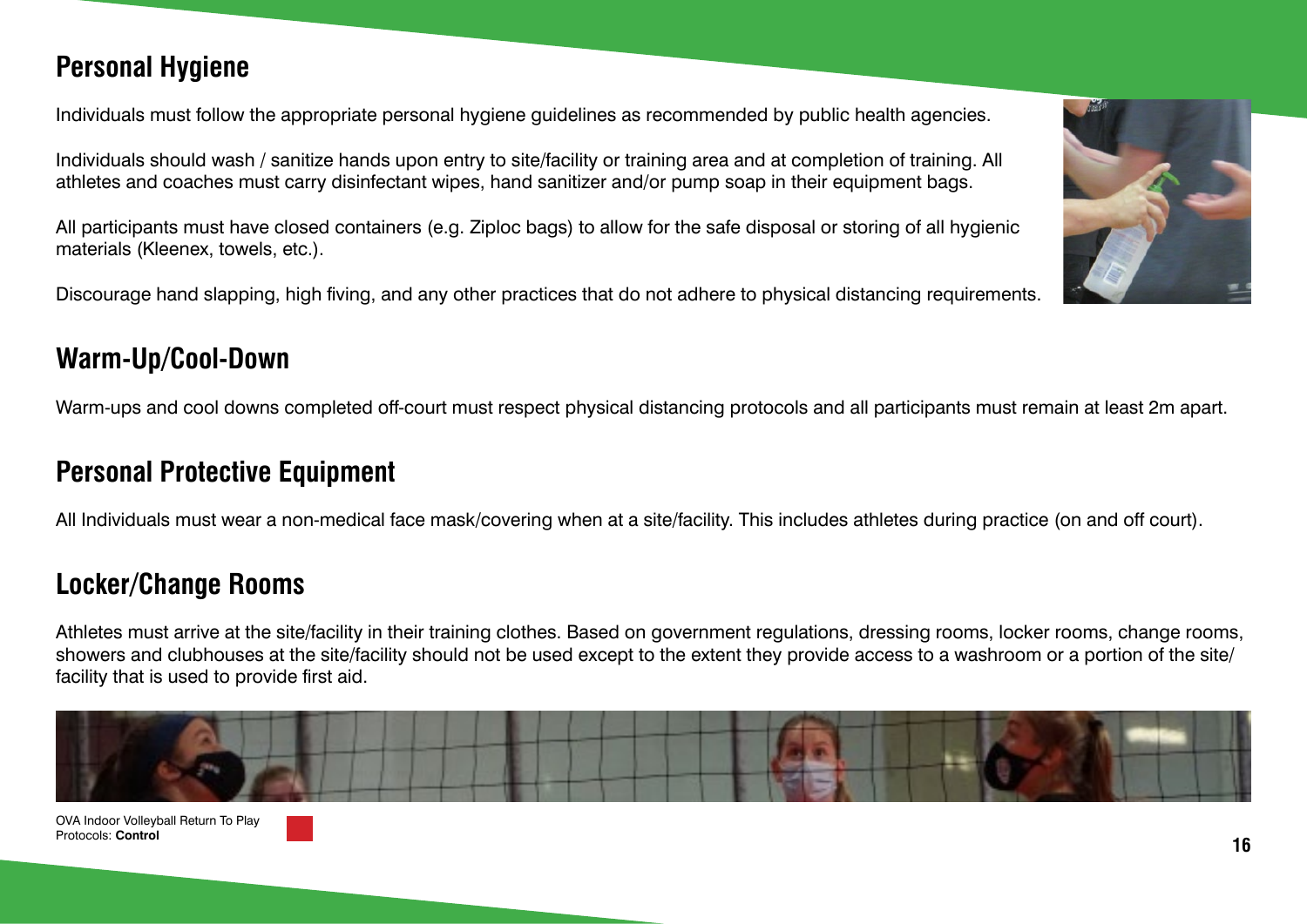### **Personal Items**

Personal items like gym bags, if possible, should be left in the relevant individual's vehicle (in a safe and secure location) and not be brought to the courts. Athletes and coaches may carry their own water bottle, towel, etc. to the court.

Consider bringing enough water before leaving the house to avoid having to touch a tap or water fountain handle while at the venue or in cases where water is not available.

Coaches must use hand whistles as opposed to regular whistles due to mandatory mask usage.

## **Site/Facility**

Athletes must follow physical distancing protocols and remain at least 2m apart from any other individual at all times, except when on the court participating in the training or game play.

OVA Indoor Volleyball Return To Play Protocols: **Control**

## ON COURT ACTIVITIES

## **Personal Protective Equipment**

| <b>Coaches</b>          | <b>Athletes</b>           | <b>Referees</b>                                |
|-------------------------|---------------------------|------------------------------------------------|
| Must wear a non-medical | Must wear a non-medical   | Must wear a non-medical                        |
| face mask while         | face mask while training, | face mask while working                        |
| coaching and during off | in game play and off      | a match and at all times                       |
| court activity.         | court activity.           | while in the facility. $\cdot$                 |
|                         |                           | Electronic hand-held<br>whistles are required. |







Based on the province of Ontario's Face coverings and face masks regulations, exemptions from mandatory face mask usage is in effect for multiple reasons. Examples include:

- Those who have a medical condition that inhibits their ability to wear a face covering.
- Those whom are unable to put on or remove their face covering without help from someone else.
- People that receive accommodations according to the Accessibility for Ontarians with Disabilities Act, 2005 or the Human Rights Code.

Please remember - no proof is required for the exemptions.

### **Physical Distancing and Physical Contact**

Athletes are required to maintain a physical distance of at least 2m from any other athletes and coaches during the session.